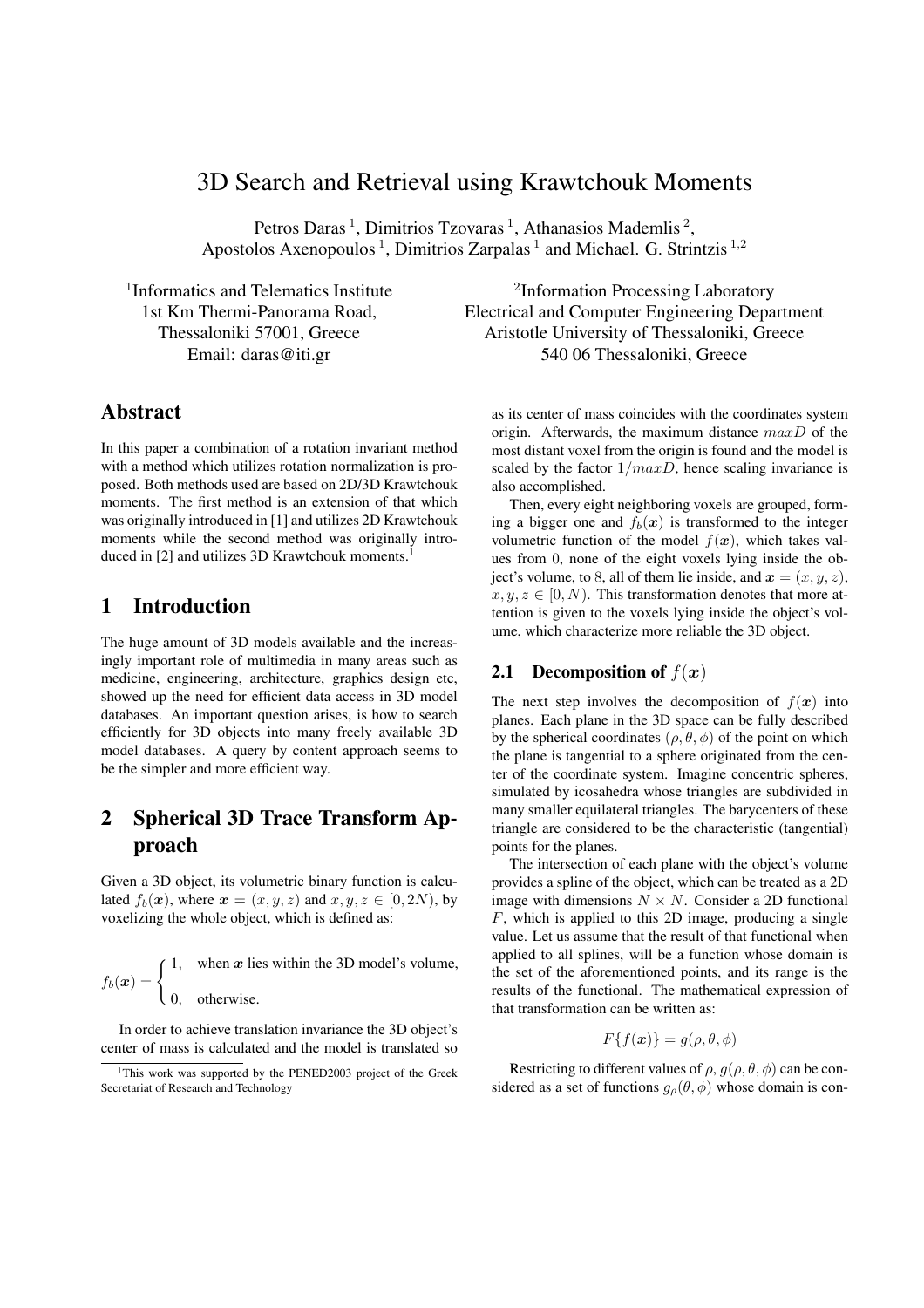centric spheres. Now, let  $T$  be a functional which can be applied to a function defined on a sphere, producing a single value. Then, the result of the T functional to every  $g_{\rho}(\theta, \phi)$ is a vector with length equal to the number of the spherical functions. The Krawtchouk moments were used as  $F$  functionals and the Spherical Fourier Transform as T functional.

#### 2.2 Rotation Invariance Requirements

In order to produce rotation invariant descriptor vectors two requirements should be met. Imagine that the model is rotated, hence  $f(x)$  is rotated, producing  $f'(x) = f(Ax)$ , where  $A$  a 3D rotation matrix. The splines that will be derived from  $f'(x)$  will be the same with the ones derived from  $f(x)$ , but the characteristic points of the planes will also be rotated by the same rotation matrix. This transformation can be translated to a rotation of  $g_{\rho}(\theta, \phi)$  by A. This problem can be settled by using a rotation invariant  $T$  functional. Moreover, the planes that are perpendicular to the axes of rotation, will be rotated around their characteristic point, resulting to a rotated version of their 2D image. Thus, the F functionals should also be rotation invariant.

#### 2.3 2D Krawtchouk Moments

Krawtchouk moments [3] is a set of moments formed by using Krawtchouk polynomials as the basis function set. The  $n<sup>th</sup>$  order classical Krawtchouk polynomials are defined as:

$$
K_n(x; p, N) = \sum_{\kappa=0}^{N} a_{\kappa, n, p} x^{\kappa} \Rightarrow
$$
  

$$
\Rightarrow K_n(x; p, N) =_2 F_1(-n, -x; -N; \frac{1}{p})
$$
 (1)

where  $x, n - 0, 1, 2, ..., N, N > 0, p \in (0, 1), 2F_1$  is the hypergeometric function defined as:

$$
{}_2F_1(a,b;c;z) = \sum_{\kappa=0}^{\infty} \frac{(a)_{\kappa}(b)_{\kappa}}{(c)_{k}} \frac{z^{\kappa}}{\kappa!}
$$

and  $(a)_{\kappa}$  is the Pochhammer symbol given by:

$$
(a)_{\kappa} = a(a+1)\dots(a+\kappa-1) = \frac{\Gamma(a+\kappa)}{\Gamma(a)}
$$

where  $\Gamma(.)$  is the gamma function.

For each  $\hat{f}(i, j)$  with spatial dimension  $N \times N$ , the Krawtchouk moment invariants can be defined using the classical geometric moments:

$$
M_{km} = \sum_{i=0}^{N-1} \sum_{j=0}^{N-1} i^k j^m f(i, j)
$$

The standard set of geometric moment invariants, which are independent of rotation [4] can be written as:

$$
\nu_{km} = \sum_{i=0}^{N-1} \sum_{j=0}^{N-1} [icos\xi + j sin\xi]^k [j cos\xi - i sin\xi)]^m f(i, j)
$$

where  $\xi = (1/2) \tan^{-1} \frac{2\mu_{11}}{\mu_{20} - \mu_{02}}$  and  $\mu$  are the central moments:

$$
\mu_{pq} = \sum_{i=0}^{N-1} \sum_{j=0}^{N-1} (i - \bar{x})^p (j - \bar{y})^q \hat{f}_t(i, j), \quad p, q = 0, 1, 2, \dots
$$

The value of  $\xi$  is limited to  $-45^{\circ} \le \xi \le 45^{\circ}$ . In order to obtain the exact angle  $\xi$  in the range of  $0^{\circ}$  to  $360^{\circ}$ modifications described in detail in [5] are required.

Following the analysis described in [3], the rotation invariant Krawtchouk moments are computed by:

$$
\tilde{Q}_{km} = [\rho(k)\rho(m)]^{-(1/2)} \sum_{i=0}^{N-1} \sum_{j=0}^{N-1} a_{i,k,p_1} a_{j,m,p_2} \nu_{ij} \quad (2)
$$

where the coefficients  $a_{\kappa,n,p}$  can be determined by (1), and

$$
\rho(n) = \rho(n; p, N) = (-1)^n \left(\frac{1-p}{p}\right)^n \frac{n!}{(-N)_n} \tag{3}
$$

In this paper, parameter  $p$  of Krawtchouk polynomials has been selected to be  $p = 0.5$ 

#### 2.4 Spherical Fourier Transform

Spherical harmonics [6] are special functions on the unit sphere, generally denoted by  $Y_{lm}(\eta)$ , where  $l \geq$ 0,  $|m| \leq l$  and  $\eta$  is the unit vector in  $\mathcal{R}^3$ ,  $\eta$  = [ $cos\phi sin\theta, sin\phi sin\theta, cos\theta$ ]. Using this notation,  $g_{\rho}(\theta, \phi)$ can be rewritten as  $g_{\rho}(\eta)$ .

These functions form a complete orthonormal set on the unit sphere:

$$
\sum_{i=1}^{N_s} Y_{lm}(\eta_i) Y_{kj}(\eta_i) = \delta_{lk} \delta_{mj}
$$
 (4)

where  $N_s$  is the total number of sampled points on the unit sphere (in our case the number of the equilateral triangle barycenters of the icosahedron). Hence, each function  $g_{\rho}(\eta)$  can be expanded as an infinite Fourier series of spherical harmonics:

$$
g_{\rho}(\boldsymbol{\eta}_i) = \sum_{l=0}^{\infty} \sum_{m=-l}^{l} \alpha_{lm} Y_{lm}(\boldsymbol{\eta}_i), \qquad i = 1, \ldots, N_s \quad (5)
$$

where the expansion coefficients  $\alpha_{lm}$  are determined by:

$$
\alpha_{lm} = \sum_{i=1}^{N_s} g_{\rho}(\eta_i) Y_{lm}(\eta_i) \Delta \eta \tag{6}
$$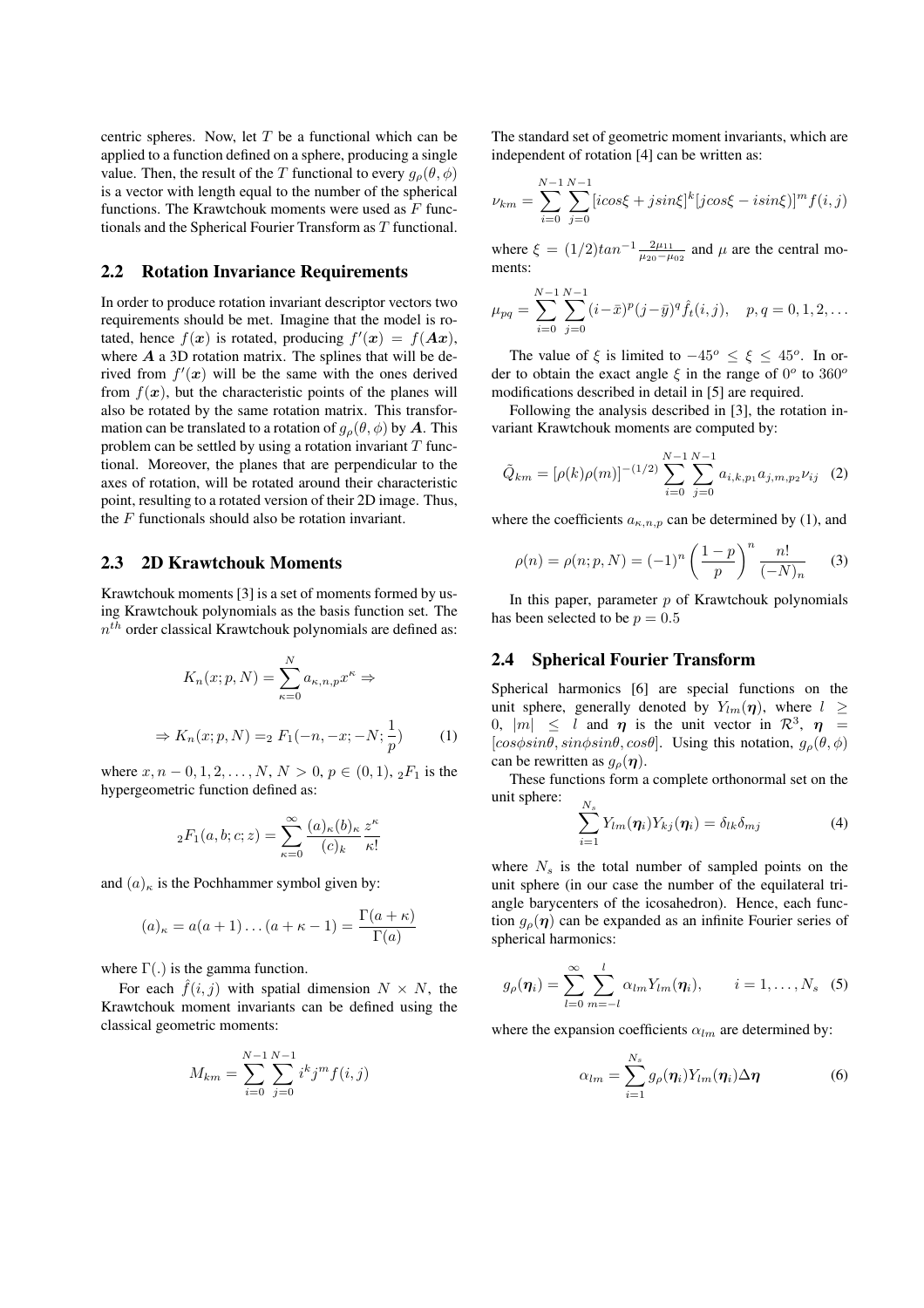where  $\Delta \eta$  is the area of each triangle, hence  $\Delta \eta = \frac{4\pi}{N_s}$ , since all the equilateral triangles have the same area and each icosahedron is assumed to be of unit radius. The overall vector length of  $\alpha_{lm}$  coefficients with the same l:

$$
A_l^2 = \sum_m \alpha_{lm} \tag{7}
$$

is preserved under rotation and this is the reason why the quantities  $A_l$  are known as the rotationally invariant shape descriptors. In the proposed method, for each  $l$  the corresponding  $A_l$  is a spherical functional  $T$ .

#### 2.5 Descriptor Extraction

For each F functional, a descriptor vector with length  $L \cdot N_{\rho}$ , where  $N_{\rho} = 20$  and  $L = 26$ , is produced. In our experiments the first four Krawtchouk moments ( $\ddot{Q}_{00}$ ,  $\ddot{Q}_{10}$ ,  $\ddot{Q}_{11}$ ,  $\tilde{Q}_{20}$ ) were used as F functionals and four descriptor vectors were formed  $(D_{3DTrace00}, D_{3DTrace10}, D_{3DTrace20})$ and  $\mathbf{D}_{3DTrac{e11}}$ , respectively).

## 3 3D Krawtchouk moments Approach

In this section the necessary steps followed so as to obtain descriptor vectors based on the 3D Krawtchouk moments are given.

#### 3.1 Rotation Estimation

An essential part of the approach contains a novel combination of the two dominant rotation estimation methods, PCA and VCA [7], which have been proposed so far in the literature.

The VCA method achieves more accurate rotation estimation results than PCA when the 3D objects are composed of large flat areas. Otherwise, PCA produces better results than VCA. The proposed fully automatic approach tracks wrong rotation estimated objects produced either from PCA, or from VCA, and selects the most appropriate one.

In this paper for every model, rotation normalization is estimated using both PCA and VCA. Then, the volume of the bounding boxes parallel to principal axes are computed and the method which leads to minimum volume is chosen.

#### 3.2 Extraction Of Krawtchouk Descriptors

In [3], Yap *et al.* introduced Krawtchouk moments and Krawtchouk moment invariants for image analysis, 2D object recognition and region based feature extraction (2D case), based on Krawtchouk polynomials. Their work was extended in 3D case [2] and the discrete Weighted 3D Krawtchouk moments were defined. A short description of this extension is presented in the sequel.

As it was mentioned earlier (Section 2),  $f(x)$  is the volumetric representation of the 3D object. Then, the 3D Krawtchouk moments of order  $(n+m+1)$  of  $f$ , are defined as:

$$
\bar{Q}_{nml} = \sum_{x=0}^{N-1} \sum_{y=0}^{N-1} \sum_{z=0}^{N-1} \bar{K}_n(x; p_x, N-1) \times \times \bar{K}_m(y; p_y, N-1) \bar{K}_l(z; p_z, N-1) \times \times f(x, y, z)
$$
\n(8)

where

$$
\bar{K}(x;p,N) = K_n(x;p,N)\sqrt{\frac{w(x;p,N)}{\rho(n;p,N)}}
$$
(9)

and

$$
w(x; p, N) = {N \choose x} p^x (1-p)^{N-x}
$$
 (10)

The 3D Krawtchouk moments can then be used to form the descriptor vector of every object. Specifically, the descriptor vector is composed of 3D Krawtchouk Moments up to order s, where s is experimentally selected to be  $s = 18$ .

$$
\mathbf{D}_{3DKraw} = \left[ \bar{Q}_{nml} \right], n + m + l = 0...s \quad (11)
$$

## 4 Matching

The first step is the normalization of each descriptor according to:

$$
\tilde{D}(i) = \frac{1}{\sum_{i=1}^{T} |D(i)|} D(i)
$$

where  $T$  is the number of descriptors in the descriptor vector **D**,  $D(i)$  is the  $i - th$  element of **D**, and  $\tilde{D}(i)$  is  $i - th$ element of the normalized vector  $\tilde{\mathbf{D}}$ .

Then, the well-known L1-norm defined as:

$$
L_1(A, B) = \sqrt{\sum_{i=1}^{T} |\tilde{D}^A(i) - \tilde{D}^B(i)|}
$$

is used for every normalized descriptor vector  $\tilde{\mathbf{D}}_{3DKraw}$ ,  $\ddot{\mathbf{D}}_{3DT race00}, \ddot{\mathbf{D}}_{3DT race10}, \ddot{\mathbf{D}}_{3DT race20}, \ddot{\mathbf{D}}_{3DT race11}$  and five distances are computed:  $L_{3DT race00}$ ,  $L_{3DT race10}$ ,  $L_{3DTrace20}$ ,  $L_{3DTrace11}$  and  $L_{3DKraw}$ , each one for every normalized descriptor vector. It has to be mentioned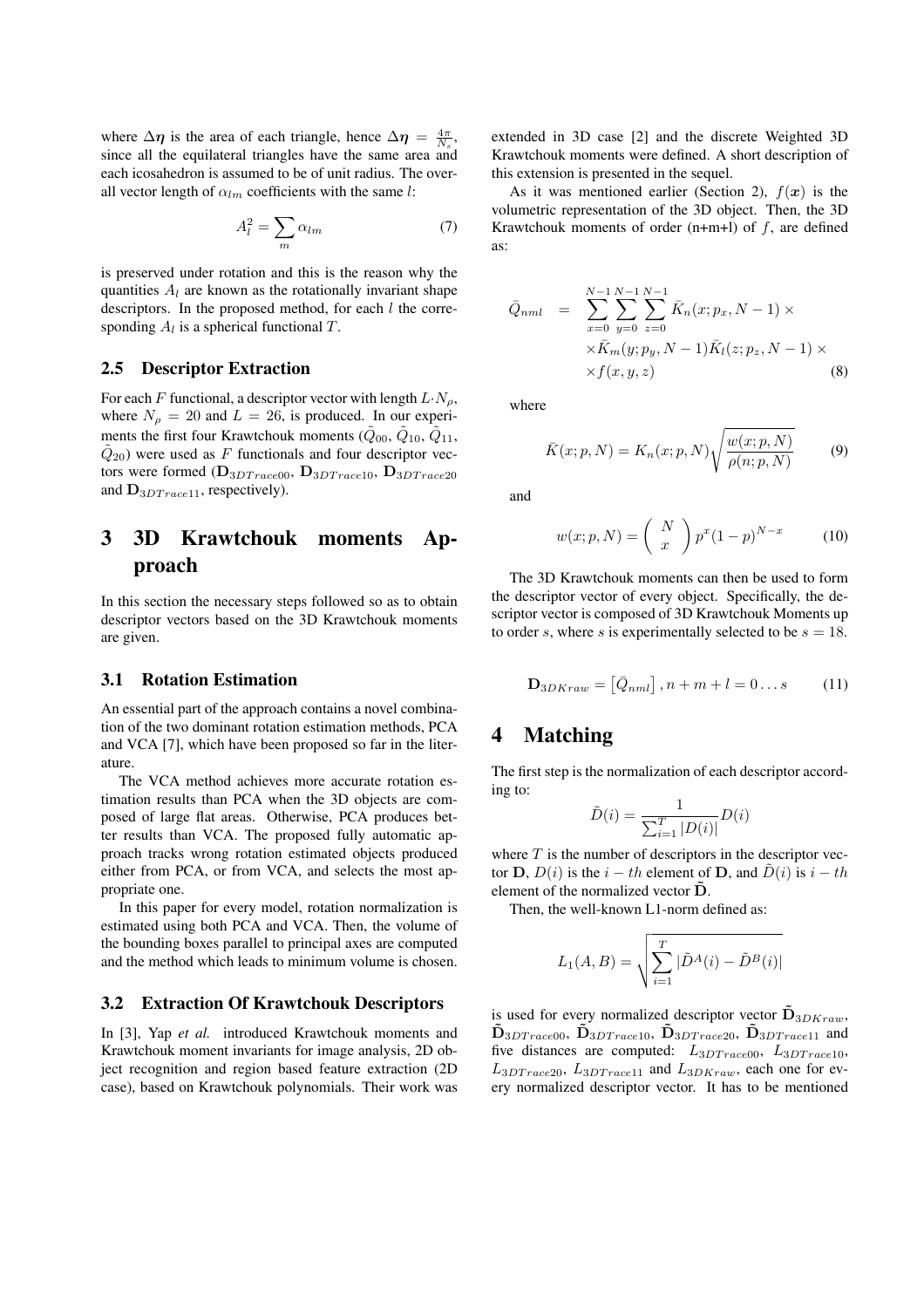that due to the ambiguity of axis orientation after the rotation estimation that takes place for the 3D Krawtchouk approach, the distance is selected to be the minimum for every possible orientation.

The total distance is computed as follows:

$$
L_{tot} = a_1 L_{3DTrace00} + a_2 L_{3DTrace10} + a_3 L_{3DTrace20}
$$
  
+ $a_4 L_{3DTrace11} + a_5 L_{3DKraw}$  (12)

where  $a_1 = a_4 = 0.15$ ,  $a_2 = a_3 = 0.25$  and  $a_5 = 0.2$ . These values were experimentally selected.

### 5 Results

The proposed method was evaluated in terms of retrieval accuracy, using the Princeton Shape benchmark (PSB) database which consists of 1814 3D objects. The performance of the proposed method against the other 16 competitive ones which took part in the SHREC contest, was proved to be among the best. The results published by the contest organizers have shown that the proposed method clearly outperforms the other methods if we take into account the first 10% of the retrieved results and it is among the first 3-4 methods concerning the overall performance. Also, it should be clearly stated that the proposed method is based on a native 3D descriptor extraction algorithm.

Very useful conclusions can be derived by examining the Mean Normalized Cumulated Gain (MNCG) and the Mean Normalized Discounted Cumulated Gain (MNDCG) graphs. Both graphs visualize the performance of the retrieval methods as a function of the retrieved results. However, MNDCG applies a discount factor to devaluate lateretrieved results and, thus, it is an appropriate user-oriented evaluation metric for retrieval applications. Our method is always in the first three positions based on MNDCG and in the first four based on MNCG. It should be noticed that our method is ranked first using both MNCG and MNDCG, considering the first 10% of the retrieved results. That means that the proposed method first retrieves the more relevant to the query 3D objects.

Specifically, based on MNDCG, the proposed method is ranked first for 5% and 10% of the retrieved results, second for 25% and third for 50% and 100%. Based on MNCG, the proposed method is first at 5%, third at 25% and forth at 50% and 100%. However, by examining the MNCG graph, methods ranked in the second, third and forth position after 50% of the retrieved results change consecutively.

The proposed method is ranked third with respect to Mean First and Second Tier measures, if only the highly relevant objects considered as similar. However, if marginally relevant objects are considered as similar too, it is ranked 6 th and 7-th respectively, although the differences between

| Rank                     | Participant       | RunNr          | Mean ADR   |
|--------------------------|-------------------|----------------|------------|
| 1                        | Makadia et al.    | 2              | 0.54986260 |
| $\overline{c}$           | Makadia et al.    | 1              | 0.54084843 |
| $\overline{\mathcal{E}}$ | Daras et al.      | 1              | 0.52424060 |
| $\overline{4}$           | Chaouch et al.    | 1              | 0.50018275 |
| 5                        | Pratikakis et al. | 1              | 0.49523294 |
| 6                        | Shilane et al.    | 3              | 0.49371490 |
| 7                        | Zaharia et al.    | $\mathbf{1}$   | 0.49247277 |
| 8                        | Shilane et al.    | $\overline{c}$ | 0.48770607 |
| 9                        | Chaouch et al.    | $\overline{c}$ | 0.42156762 |
| 10                       | Shilane et al.    | 1              | 0.39706558 |
| 11                       | Makadia et al.    | 3              | 0.39249521 |
| 12                       | Makadia et al.    | 4              | 0.37667266 |
| 13                       | Laga et al.       | 1              | 0.32631385 |
| 14                       | Laga et al.       | $\overline{c}$ | 0.30619973 |
| 15                       | Jayanti et al.    | $\overline{c}$ | 0.26785165 |
| 16                       | Jayanti et al.    | 3              | 0.23702210 |
| 17                       | Jayanti et al.    | 1              | 0.23020707 |

Table 1: Ranking Results based on Mean Average Dynamic Recall (ADR) value. The Second and Third column show the name of the first author and the serial number of the method respectively

the methods from 3rd to 7th position are close to 0.5%. The main reason for these results derives from the fact that marginally relevant objects are usually semantically and functionally similar rather than geometrically similar, while the proposed method does take into account only geometrical information. In addition, the proposed method is ranked third based on Mean Dynamic Average Recall metric, which measures the overall performance of the retrieval method. The Mean ADR takes into account both highly and marginally relevant objects with different weights. The results based on ADR are presented in Table 1. These results clearly rank the proposed method among the best in native 3D content-based search.

### References

- [1] P.Daras, D.Zarpalas, D.Tzovaras and M.G.Strintzis: "3D Model Search and Retrieval Based on the Spherical Trace Transform",*IEEE International Workshop on Multimedia Signal Processing (MMSP 2004)*, Siena, Italy, October 2004.
- [2] A. Mademlis, A. Axenopoulos, P. Daras, D. Tzovaras and M. G. Strintzis, "3D Content-based Search Based on 3D Krawtchouk Moments", *In Proc. of Third International Symposium on 3D Data Processing, Visualization and Transmission* (3DPVT 2006), accepted for publication.